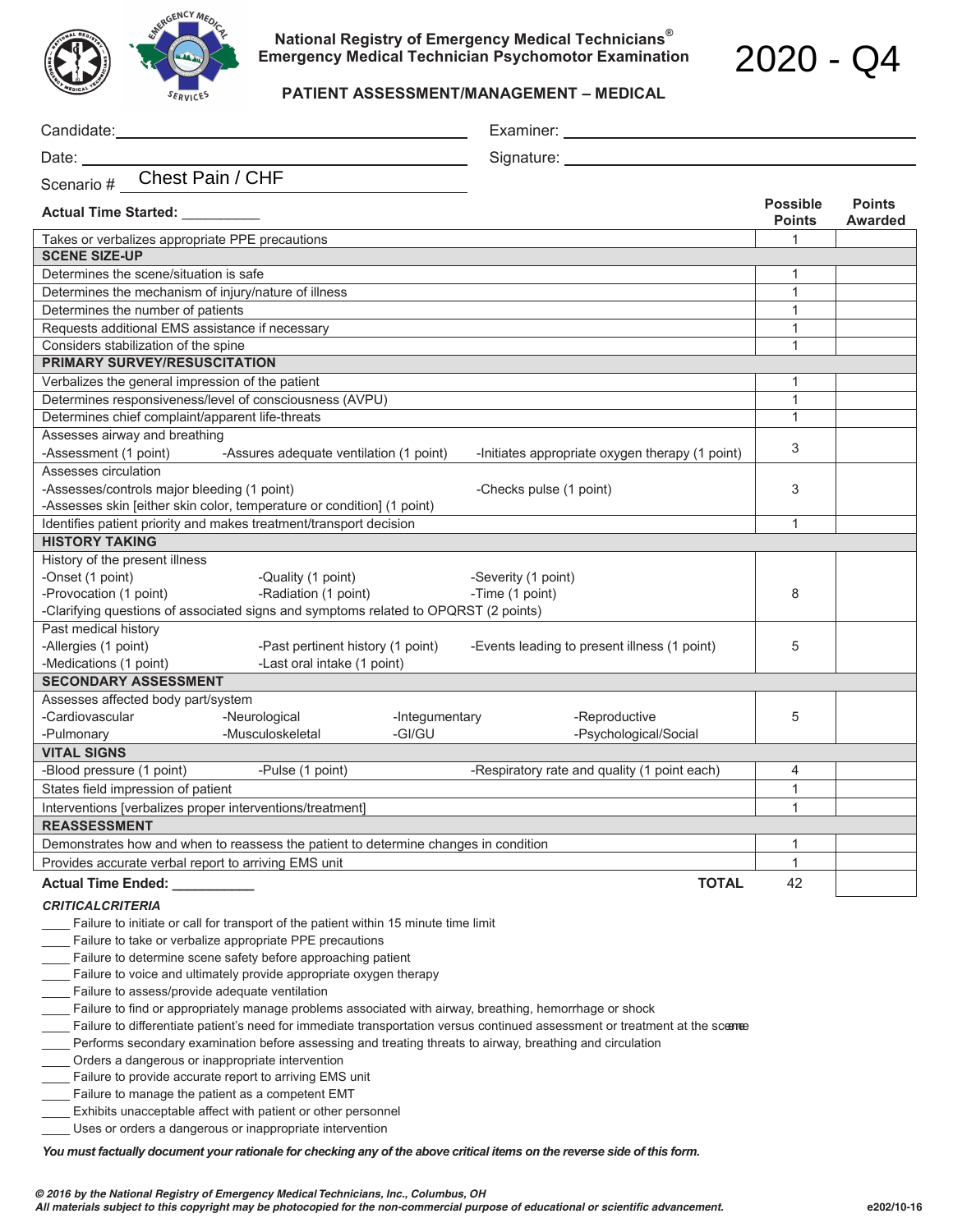

**National Registry of Emergency Medical Technicians® Emergency Medical Technician Psychomotor Examination** 2020 - Q4

CPR

| 5kRV<br><b>CARDIAC ARREST MANAGEMENT / AED</b>                                                                                                                                                                                                                                                                                    |                                                                                                                                                                                                                                |                                  |                          |
|-----------------------------------------------------------------------------------------------------------------------------------------------------------------------------------------------------------------------------------------------------------------------------------------------------------------------------------|--------------------------------------------------------------------------------------------------------------------------------------------------------------------------------------------------------------------------------|----------------------------------|--------------------------|
|                                                                                                                                                                                                                                                                                                                                   |                                                                                                                                                                                                                                |                                  |                          |
|                                                                                                                                                                                                                                                                                                                                   | Signature: the contract of the contract of the contract of the contract of the contract of the contract of the contract of the contract of the contract of the contract of the contract of the contract of the contract of the |                                  |                          |
| Actual Time Started: _________                                                                                                                                                                                                                                                                                                    |                                                                                                                                                                                                                                | <b>Possible</b><br><b>Points</b> | <b>Points</b><br>Awarded |
| Takes or verbalizes appropriate PPE precautions                                                                                                                                                                                                                                                                                   |                                                                                                                                                                                                                                |                                  |                          |
| Determines the scene/situation is safe                                                                                                                                                                                                                                                                                            |                                                                                                                                                                                                                                | 1                                |                          |
| Checks patient responsiveness                                                                                                                                                                                                                                                                                                     |                                                                                                                                                                                                                                |                                  |                          |
| Direct assistant to retrieve AED                                                                                                                                                                                                                                                                                                  |                                                                                                                                                                                                                                |                                  |                          |
| Requests additional EMS assistance                                                                                                                                                                                                                                                                                                |                                                                                                                                                                                                                                |                                  |                          |
| Checks breathing and pulse simultaneously                                                                                                                                                                                                                                                                                         |                                                                                                                                                                                                                                |                                  |                          |
| NOTE: After checking responsiveness, then checking breathing and pulse for no more than 10 seconds,<br>examiner informs candidate, "The patient is unresponsive, apneic and pulseless."                                                                                                                                           |                                                                                                                                                                                                                                |                                  |                          |
| Immediately begins chest compressions [adequate depth and rate; allows the chest to recoil completely]                                                                                                                                                                                                                            |                                                                                                                                                                                                                                | $\mathbf{1}$                     |                          |
| Performs 2 minutes of high-quality, 1-rescuer adult CPR<br>-Adequate depth and rate (1 point)<br>-Correct compression-to-ventilation ratio (1 point)<br>-Allows the chest to recoil completely (1 point)<br>-Adequate volumes for each breath (1 point)<br>-Minimal interruptions of no more than 10 seconds throughout (1 point) |                                                                                                                                                                                                                                |                                  |                          |
| NOTE: After 2 minutes (5 cycles), candidate assesses patient and second rescuer resumes compressions while<br>candidate operates AED.                                                                                                                                                                                             |                                                                                                                                                                                                                                |                                  |                          |
| Turns on power to AED                                                                                                                                                                                                                                                                                                             |                                                                                                                                                                                                                                | $\mathbf{1}$                     |                          |
| Follows prompts and correctly attaches AED to patient                                                                                                                                                                                                                                                                             |                                                                                                                                                                                                                                |                                  |                          |
| Stops CPR and ensures all individuals are clear of the patient during rhythm analysis                                                                                                                                                                                                                                             |                                                                                                                                                                                                                                |                                  |                          |
| Ensures that all individuals are clear of the patient and delivers shock from AED                                                                                                                                                                                                                                                 |                                                                                                                                                                                                                                |                                  |                          |
| Immediately directs rescuer to resume chest compressions                                                                                                                                                                                                                                                                          |                                                                                                                                                                                                                                |                                  |                          |
| Actual Time Ended: _________                                                                                                                                                                                                                                                                                                      | <b>TOTAL</b>                                                                                                                                                                                                                   | 17                               |                          |

## *Critical Criteria*

- Failure to take or verbalize appropriate PPE precautions
- Failure to check responsiveness, then check breathing and pulse simultaneously for no more than 10 seconds
- Failure to immediately begin chest compressions as soon as pulselessness is confirmed
- Failure to demonstrate acceptable high-quality, 1-rescuer adult CPR
- \_\_\_\_ Interrupts CPR for more than 10 seconds at any point
- Failure to correctly attach the AED to the patient
- \_\_\_\_ Failure to operate the AED properly
- Failure to deliver shock in a timely manner
- \_\_\_\_ Failure to ensure that all individuals are clear of patient during rhythm analysis and before delivering shock
- [verbalizes "All clear" and observes]
- Failure to immediately resume compressions after shock delivered
- Failure to manage the patient as a competent EMT
- \_\_\_\_ Exhibits unacceptable affect with patient or other personnel
- \_\_\_\_ Uses or orders a dangerous or inappropriate intervention

## *You must factually document your rationale for checking any of the above critical items on the reverse side of this form.*